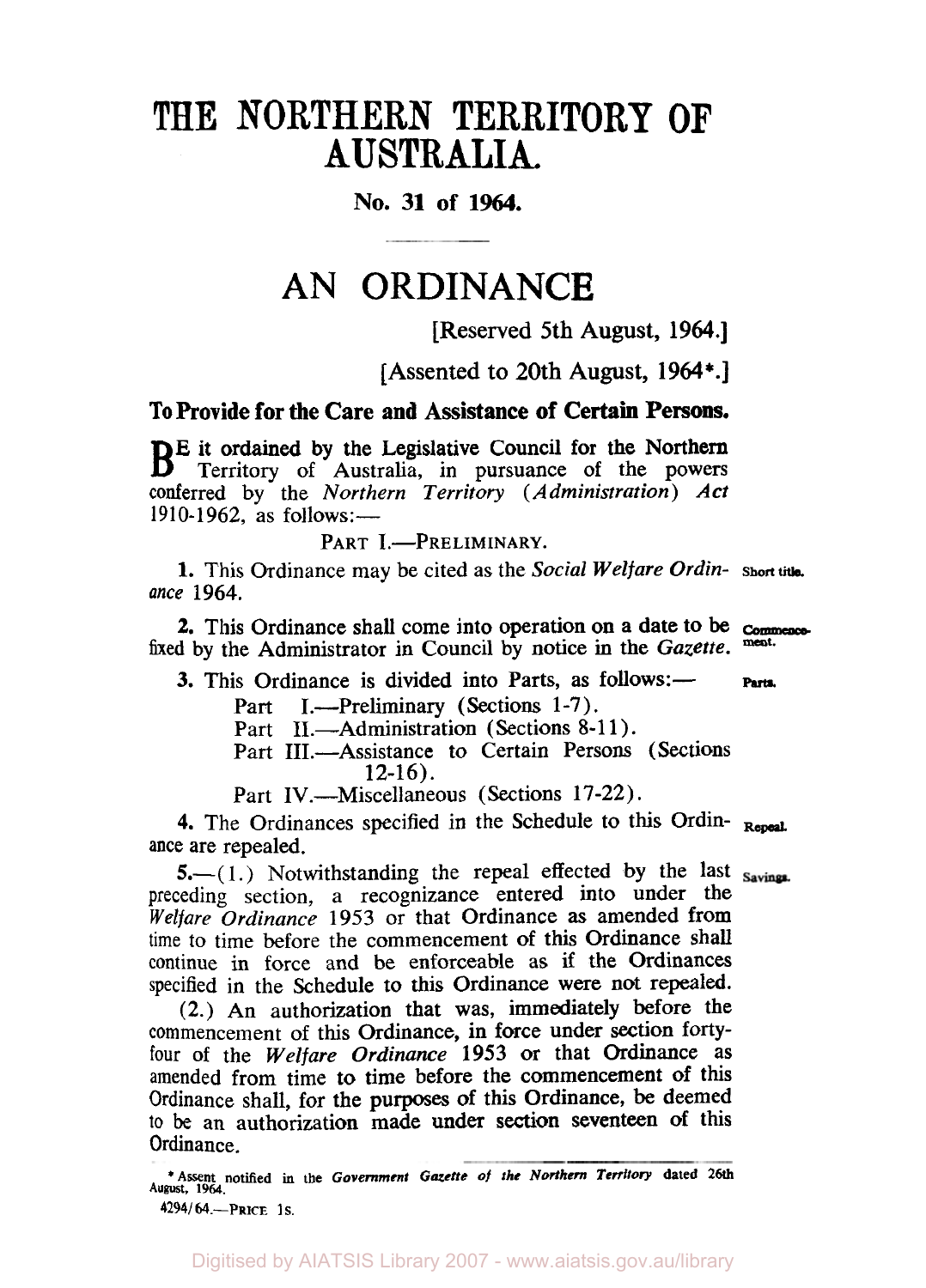Reserves. 6. (1.) Where land was, at any time prior to the commencement of this Ordinance, proclaimed or declared under **<sup>a</sup>** law in force at that time in the Territory-

- (a) to be reserved for the use and benefit of the aboriginal inhabitants of the Territory;
- *(6)* to be reserved for the use and benefit of the aboriginal native inhabitants of the Territory;
- *(c)* to be a reserve for aboriginals; or
- *(d)* to be reserved for the use and benefit of wards,

that land is a reserve for the purposes of this Ordinance **unless**  it has ceased to be so reserved or to be such a reserve by virtue of a later proclamation or declaration made under a law in force in the Territory when the later proclamation or declaration was made.

(2.) The last preceding sub-section applies whether or not the law under which the land was proclaimed or declared **to**  be reserved or to be a reserve was repealed or had expired before the commencement *of* this Ordinance, unless that law **was**  repealed by an Ordinance which expressly repealed or revoked the reservation of that land.

- Definitions **7.** In this Ordinance, unless the contrary intention appears-<br>" reserve " means land which, in accordance with the provisions of a law of the Territory is proclaimed to be a reserve for the purposes of this Ordinance and includes land declared by section six of **this**  Ordinance to be a reserve for the purposes of this Ordinance and any land within the boundaries **Of**  a reserve which is leased to a person;
	- "the Director" means the Director of Social Welfare appointed under this Ordinance and includes Acting Director;
	- " welfare officer " means the Director **of** Social Welfare or a person appointed under this Ordinance to be **<sup>a</sup>** welfare officer.

## PART II.-ADMINISTRATION.

*Appointment Director. d* 

8.-(1.) The Minister shall appoint a Director of Social Welfare, who, subject to the directions of the Administrator, shall **be** responsible for the administration **of** this Ordinance.

- $(2.)$  In the event of-
	- (a) the illness **of the** Director;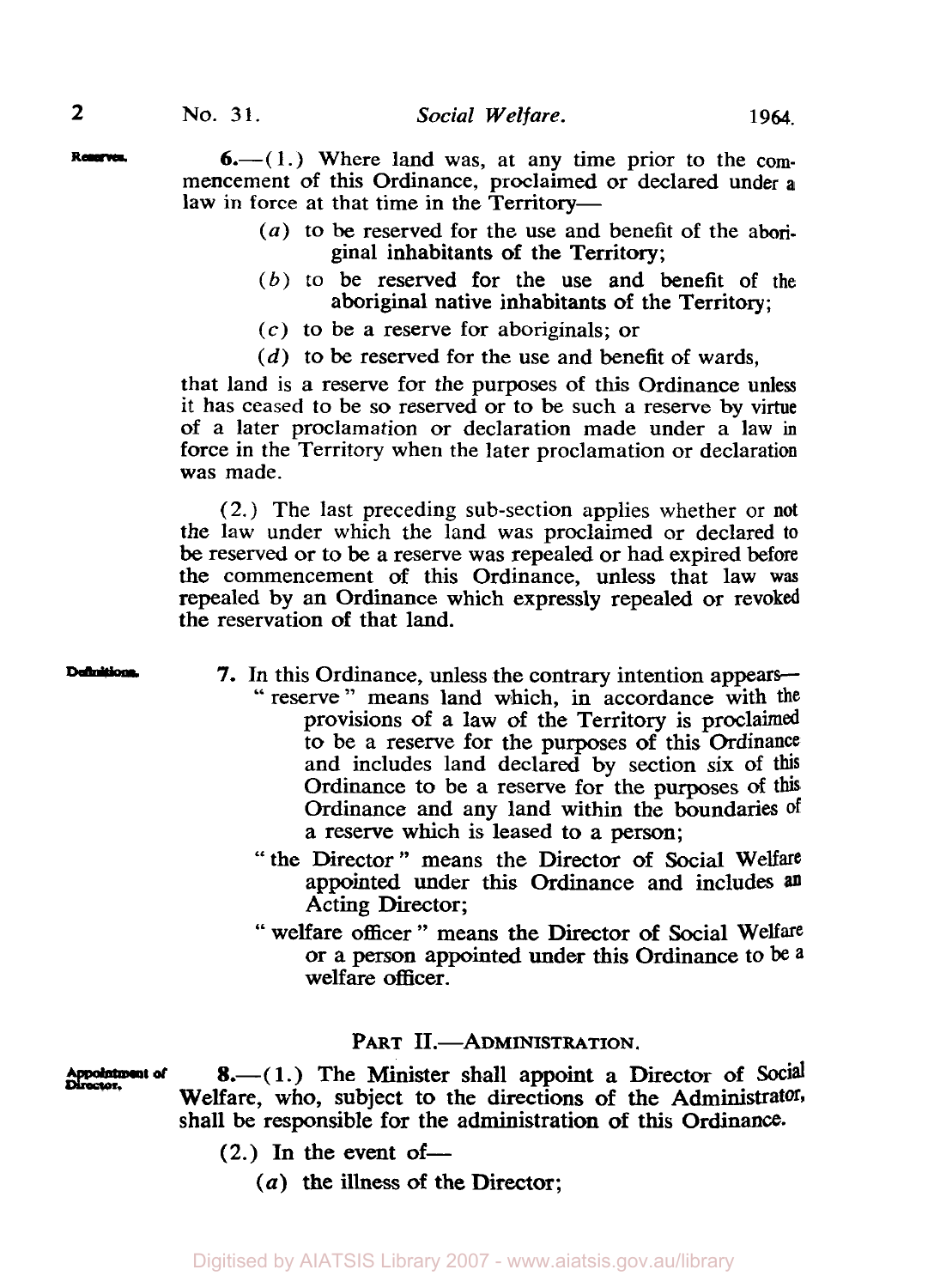- *(b)* the temporary inability of the Director to perform the duties of his office; or
- *(c)* the absence of the Director from the Territory,

the Minister may appoint a person to be the Acting Director of Social Welfare during the illness, temporary inability, or absence **of** the Director.

**(3.)** *An* Acting Director while acting in the office of Director has all the powers and shall perform all the duties and functions of the Director.

**9.**—(1.) The Director may, either generally or in relation **Delegation.** to a matter or class of matters and either in relation to the whole or a part of the Territory, by writing under his hand, delegate all or any of his powers and functions under this Ordinance or the regulations, except this power of delegation.

(2.) **A** power or function *so* delegated may be exercised or performed by the delegate in accordance with the instrument of delegation.

**(3.) A** delegation under this section is revocable at will and does not prevent the exercise of a power or the performance of **a** function by the Director.

**10.** It is the duty of the Director-<br> **10.** It is the duty of the Director-

- **Director.** *(a)* in relation to persons who in the opinion of the Director are socially *or* economically in need of assistance, to provide, upon such conditions as he thinks fit, such relief from poverty or hunger or both, and such other assistance, including legal assistance, as may in the opinion of the Director be necessary *or* appropriate and, in particular-
	- (i) to arrange **as** far as practicable for their education, including vocational training;
	- (ii) to promote their physical well-being;
	- (iii) to inculcate in them proper habits **of**  hygiene and sanitation;
	- (iv) to improve their standards **of** nutrition **and**  housing;
	- (v) to assist them to obtain suitable employment;
	- (vi) to exercise a general **care** in matters **affect**ing their welfare; **and**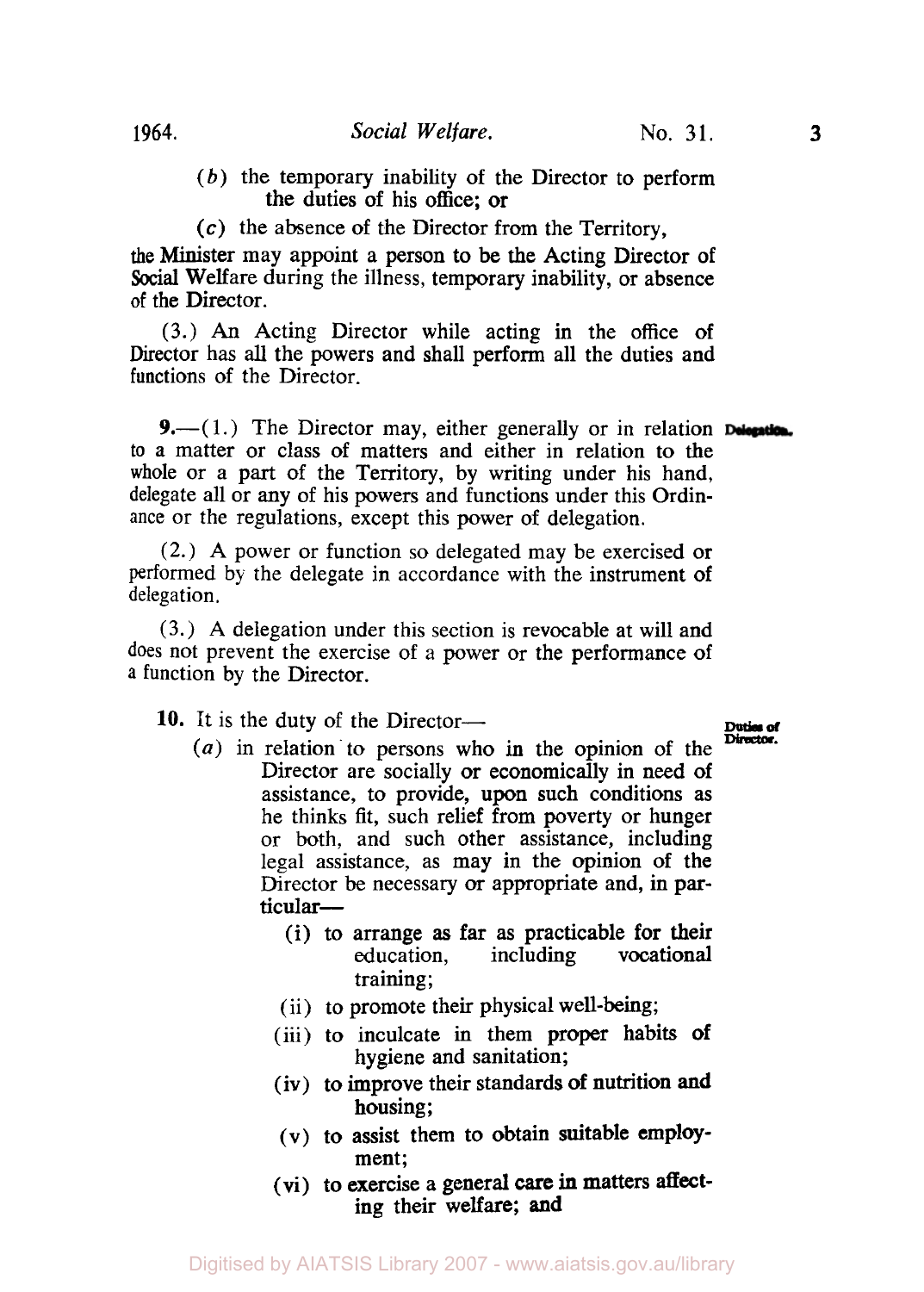- (vii) to take (where possible, in collaboration with the Commonwealth Department of Health) such steps as in the opinion of the Director are necessary or appropriate to ensure the establishment on reserves of facilities and staff for safeguarding and improving the health of any such persons who are living on reserves: and
- $(b)$  to supervise and regulate the use and management of reserves.

**Welfare 11.**—(1.) The Administrator may appoint such welfare officers as he considers necessary for the purposes of this Ordinance.

> (2.) A welfare officer shall exercise such powers and **per**form such duties and functions as he is directed by the Administrator to exercise or perform or as are prescribed.

## PART III.-ASSISTANCE TO CERTAIN PERSONS.

12.—(1.) Subject to this Ordinance and subject to the directions of the Administrator in Council, the Director may apply any moneys made available for the purposes of **this**  Ordinance for the benefit of a person to whom he owes a **duty**  under this Ordinance.

(2.) Without limiting the generality of the last preceding sub-section the Director may, in relation to persons to whom he owes a duty under this Ordinance, apply any such moneys **for**  any or all of the following purposes:-

- *(a)* to provide food or clothing, medicine, medical requisites or surgical appliances;
- *(b)* to pay for fees for medical attention, hospitalization *or* legal assistance;
- *(c)* to provide furniture;
- *(d)* to pay for rents or charges for accommodation;
- **(e)** to provide tools of trade or machinery, plant, equipment, materials or livestock for the purpose of carrying on any trade, business, calling, **pro**fession or undertaking;
- *(f)* to pay to a person a sum of money;
- **(g)** to pay for fees **and** allowances for the education, training or maintenance of a person;
- *(h)* to effect a purpose ancillary to any of the above purposes.

Director may<br>provide<br>assistance.

officers.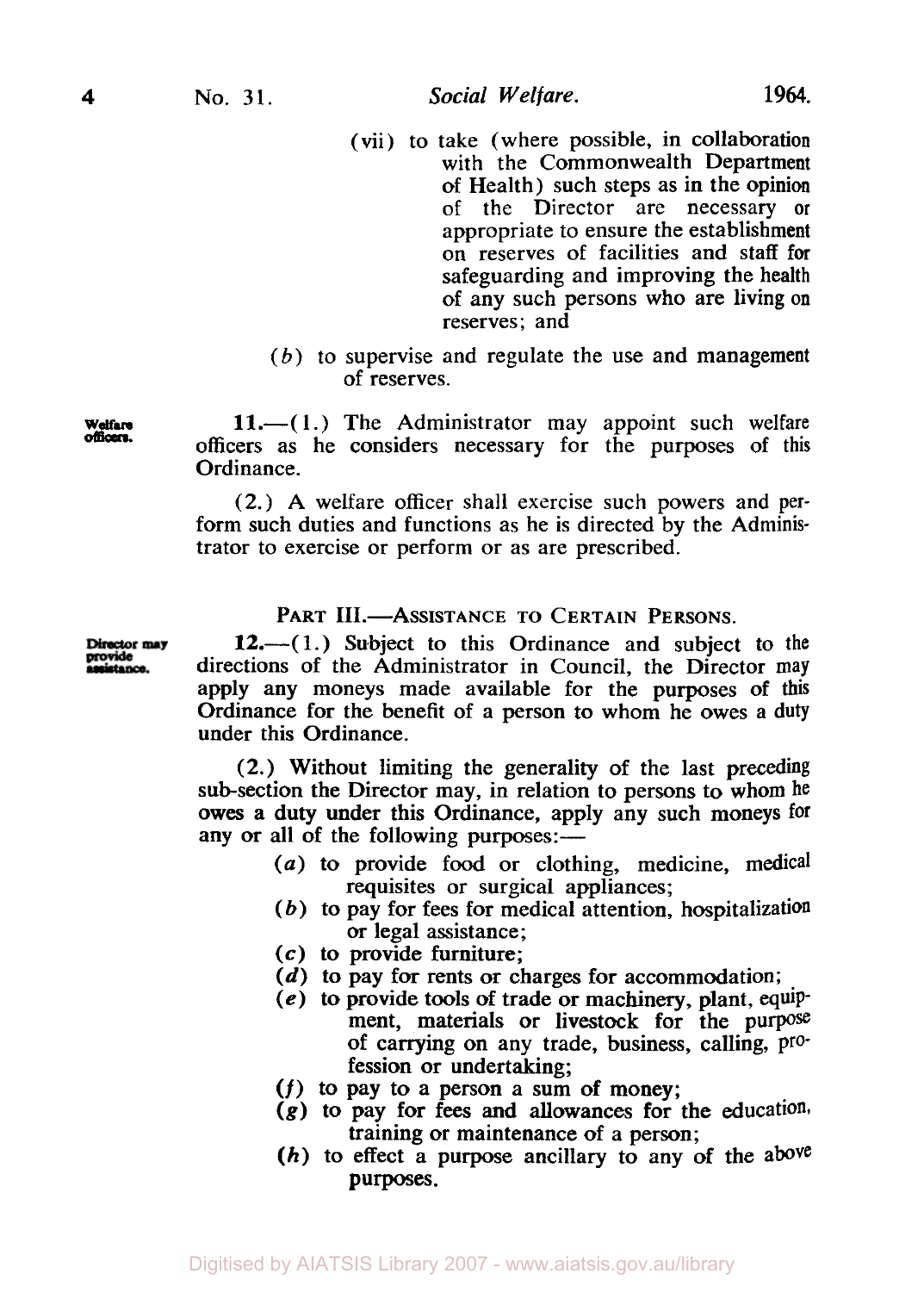**13.**—(1.) Where the Director provides a person with any Articles to article (not being an article supplied for consumption) the **property of**  article does not become the property of that person but remains wealth. the property of the Commonwealth until that person has paid to the Commonwealth the cost or value of the article, whichever is the lesser.

(2.) **A** person shall not without the consent of the Director sell or dispose of any article that remains the property of the Commonwealth by virtue of the last preceding sub-section.

Penalty: One hundred pounds or imprisonment for six months.

**14.** Where the Director provides a person with an article cost of in pursuance of this Ordinance the cost of the article shall, unless **debt.**  the Director otherwise specifies, be a debt due to the Commonwealth by that person and recoverable in any court **of**  competent jurisdiction.

under this Ordinance is provided with an article or advanced a sum of money by the Director, the Director may take such security as he thinks fit for the payment to the Commonwealth of the cost of the article or for the repayment to the Commonwealth of the money. **15.** Where a person to whom the Director owes a duty Security may be obtained.

shall not provide a person with any articles or pay any sums of advances. money to or for the benefit of a person to a total value in excess of One thousand pounds. **16.** Except with the approval of the Minister, the Director **Limitation of** 

#### PART IV.-MISCELLANEOUS.

officer may enter and remain on a reserve and may authorize **a**  person, subject to such conditions. if any, as are specified in the authorization, to enter and remain on a reserve. **17.-(1.)** The Administrator, the Director and a welfare **Entry on**  reserves.

**(2.)** Where land included in a reserve is held under a lease, **a** right conferred by or under this section to enter and remain on the reserve does not authorize a person to enter or remain without the consent of the lessee on a portion of the reserve that is included in the lease.

**(3.)** A person shall not enter or remain on a reserve unless-

- *(a)* he is an aboriginal native of Australia;
- *(b)* he is member of the police force;
- *(c)* he is acting in the course of his duty as an officer of the Commonwealth Public Service;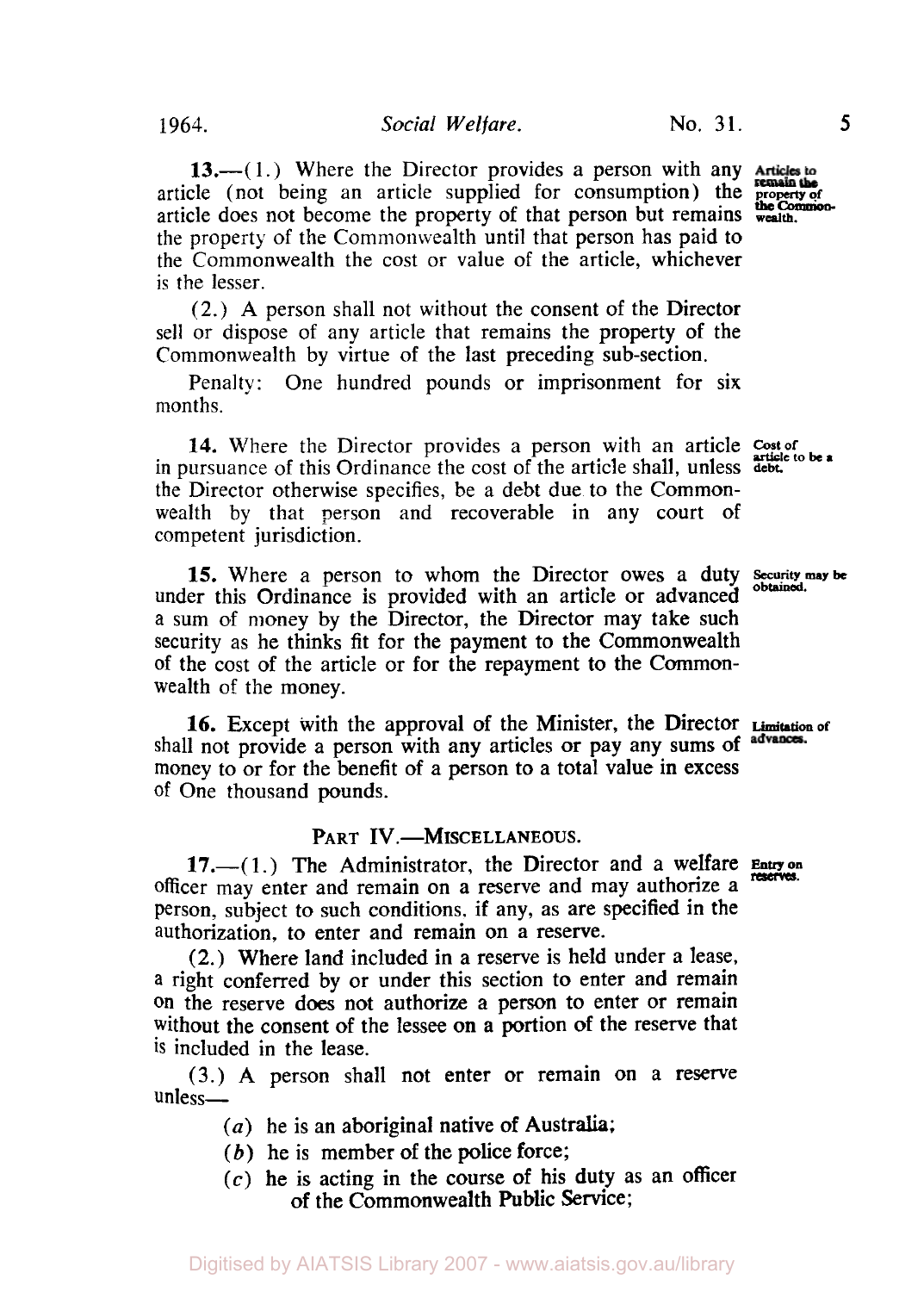- *(d)* he enters and remains on the reserve in accordance with an authorization under sub-section  $(1.)$  of this section;
- $(e)$  it is necessary for the protection of life or property that he enter or remain on the reserve;
- *(f)* he is the member, or a candidate for election as the member, of the Legislative Council for the Northern Territory elected for the electorate in which the reserve or a part of the reserve is situated:
- *(g)* he is a member, or a candidate for election as a member, of the Parliament of the Commonwealth of Australia elected for the Northern Territory; or
- $(h)$  he is authorized by a law of the Territory to enter and remain on the reserve.

Penalty: For a first offence—One hundred pounds or imprisonment for six months or both. For a second or subsequent offence—Five hundred pounds or imprisonment for two years.

**Suspension of right to enter or** h remain **on** reserve

**18.**—(1.) The Administrator may, by writing under his and, authorize **a** welfare officer to suspend the right of a person to enter and remain on a reserve.

(2.) Where a welfare officer who is so authorized is satisfied that the behaviour of a person who has such a right and is on a reserve is such that it is desirable for the maintenance of order on the reserve that the person should not be on the reserve or a part of the reserve, he may declare to the person that the person's right to enter or remain on the reserve, or on such **part**  of the reserve as the welfare officer specifies, is suspended for such period not exceeding thirty days as the welfare officer specifies.

(3.) Upon the application of the Director, a court **Of**  summary jurisdiction may, if it is satisfied that it is desirable to do so for the maintenance of order **on a** reserve, order that the right of a person to enter or remain **on** a reserve or part of **<sup>a</sup>** reserve shall be, for the period specified in the order, suspended-

**(4.)** A person whose right to enter or remain **on** a reserve *or* a specified part *of* **a** reserve has **been** declared or ordered to be suspended under sub-section (2.) or (3.) of this section shall not enter or remain on the reserve or the specified part of the reserve while the declaration or order is in force.

Penalty: For a first offence-One hundred pounds of imprisonment for six months or both. For a second or **sub**sequent offence-Five hundred pounds or imprisonment **for two**  years.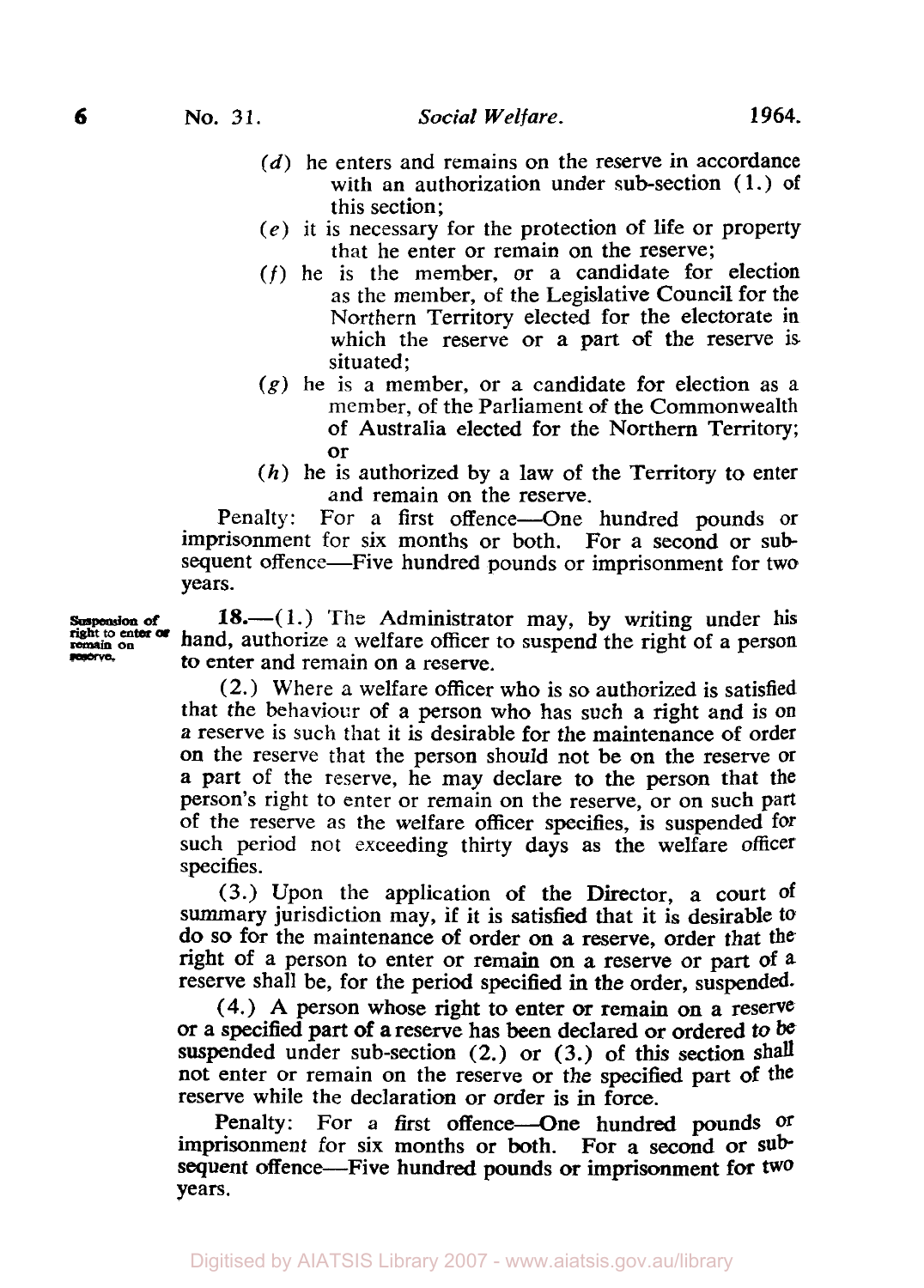*(5.)* **A** power to authorize a person to enter and remain **on**  a reserve or to declare or order that the right of a person to enter or remain on **a** reserve or part of a reserve is or shall be suspended includes a power to revoke the authorization, declaration or order.

(6.) An authorization under sub-section **(1.)** of the last preceding section and a declaration under sub-section **(2.) of**  this section may be given or made orally or in writing.

(7.) A person who is on a reserve otherwise than in accordance with a right conferred by the last preceding section to enter and remain on the reserve may be removed from the reserve by a welfare officer.

**(8.)** Where a welfare officer, under sub-section (2.) of this section, declares to a person that the person's right to enter or remain on a reserve or on such part of a reserve as the welfare officer specifies is suspended he shall within forty-eight hours report to a Stipendiary Magistrate that he has so declared.

(9.) **A** report made under the last preceding sub-section shall describe the behaviour which caused the welfare officer to exercise his power under sub-section (2.) of this section.

(10.) **A** person as to whom a welfare officer has declared under sub-section (2.) of this section that his right to enter or remain on a reserve or part of a reserve is suspended may object in writing to the declaration.

(11.) An objection under the last preceding subsection shall state the facts and grounds **upon** which the objection is based and shall be forwarded within forty-eight hours to a Stipendiary Magistrate.

**(12.)** A Stipendiary Magistrate who receives an objection made under sub-section  $(10)$  of this section shall consider the objection and the terms **of** any report made under sub-section **(8.)** relating to the declaration to which the objection is made and may, by order, confirm, cancel or vary the declaration.

**(13.) A** report under subsection **(8.)** of this section, an objection under subsection **(10.)** of this section or an order under subsection **(12.)** of this section may be communicated by telegram or telephone.

( **14.)** A person referred to in any **of** paragraphs *(a)* to *(h),*  inclusive, of subsection **(3.)** of the last preceding section is entitled to enter and remain on a reserve or part of a reserve **unless** his right to do *so* is suspended, cancelled *or* affected by this Ordinance or some other **law** in force in the Territory.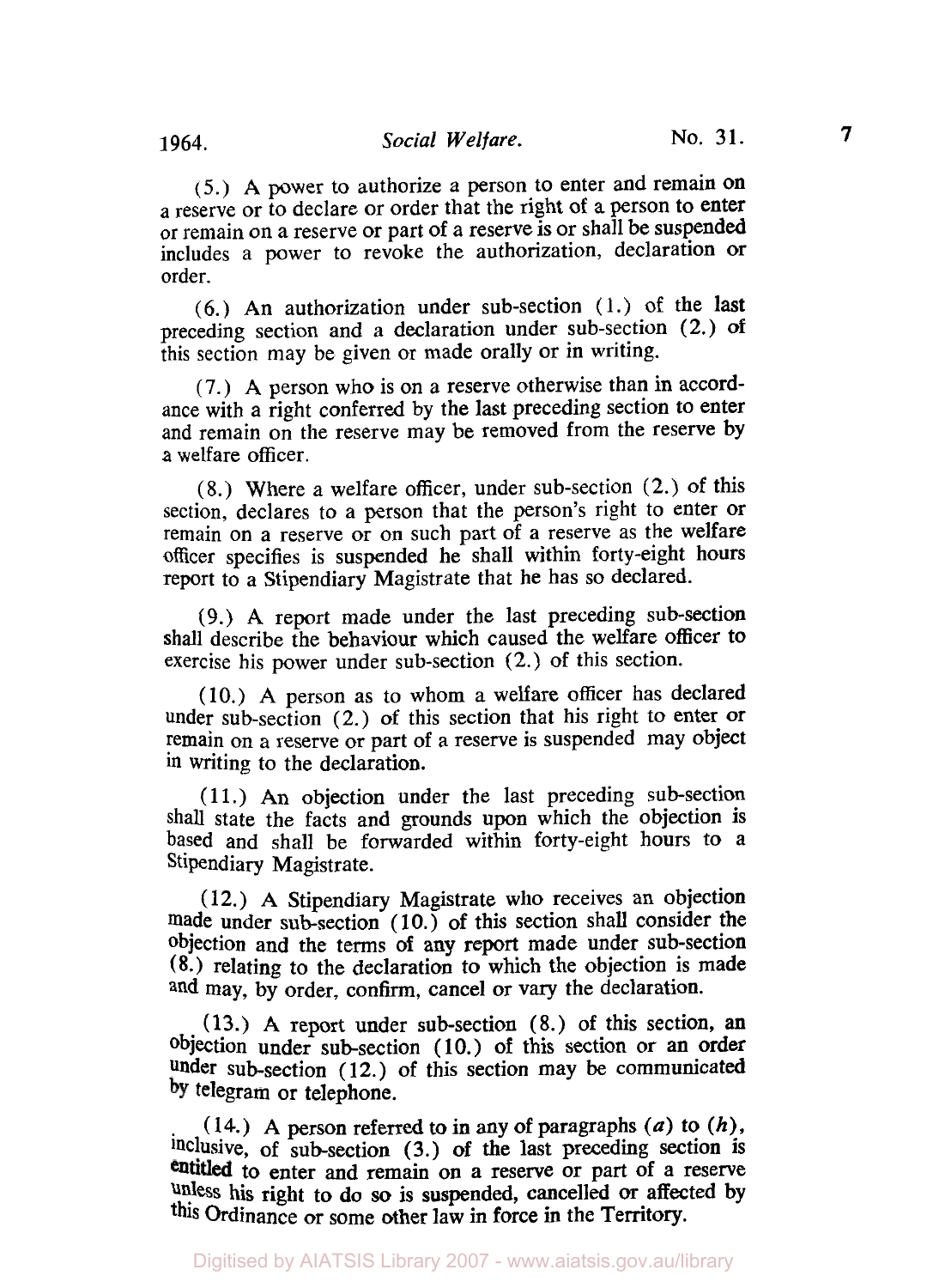Cartificate that land is

Summary<br>prosecution.

Appearance of<br>officers in courts.

**19.** The production of a certificate under the hand of the Director certifying that land described in the certificate is, or is part of, a reserve shall in the absence of evidence to the contrary be evidence that that land is, or is part of, a reserve, as the case may be.

*20.* Proceedings for the contravention of, or failure to comply with, a provision of this Ordinance or the regulations may be instituted in a court of summary jurisdiction.

**21.** Where a person is charged with an offence against **<sup>a</sup>** law **of** the Territory, if the court before which he is charged is satisfied that the person charged is a person to whom the Director owes a duty under this Ordinance, the Court may permit the Director or a welfare officer to appear on behalf of the person.

Regulations,

*22.* The Administrator in Council may make regulations, not inconsistent with this Ordinance, prescribing all matters which are required or permitted to be prescribed or which **are**  necessary or convenient to be prescribed for carrying out, or giving effect to, this Ordinance, and in particular-

- *(a)* prescribing the duties and regulating the exercise and discharge of all or any of the powers or functions of the Director and other officers appointed or employed under this Ordinance;
- (b) providing for the control and management **of**  reserves and the maintenance **of** discipline and good order **on** reserves;
- *(c)* prescribing offences in relation to the **disposal**  possession of articles with which a person is provided under this Ordinance; and
- (d) prescribing penalties not exceeding One hundred pounds or imprisonment **for** a term not exceeding six months for offences against the regulations.

# THE **SCHEDULE.**

**section 4.** 

*Welfare Ordinance* **1953.**  *Welfare Ordinance* **1955.**  *Welfare Ordinance* **1957.**  *Welfare Ordinance (No. 2)* **1957.**  *Welfare Ordinance* **1959**  *Welfare Ordinance* **1960.**  *Welfare Ordinance* **1961.**  *Welfare ordinance* **1963.** 

**By Authority: A. J. ARTHUR. Commonwealth Government Printer, Canberra.**